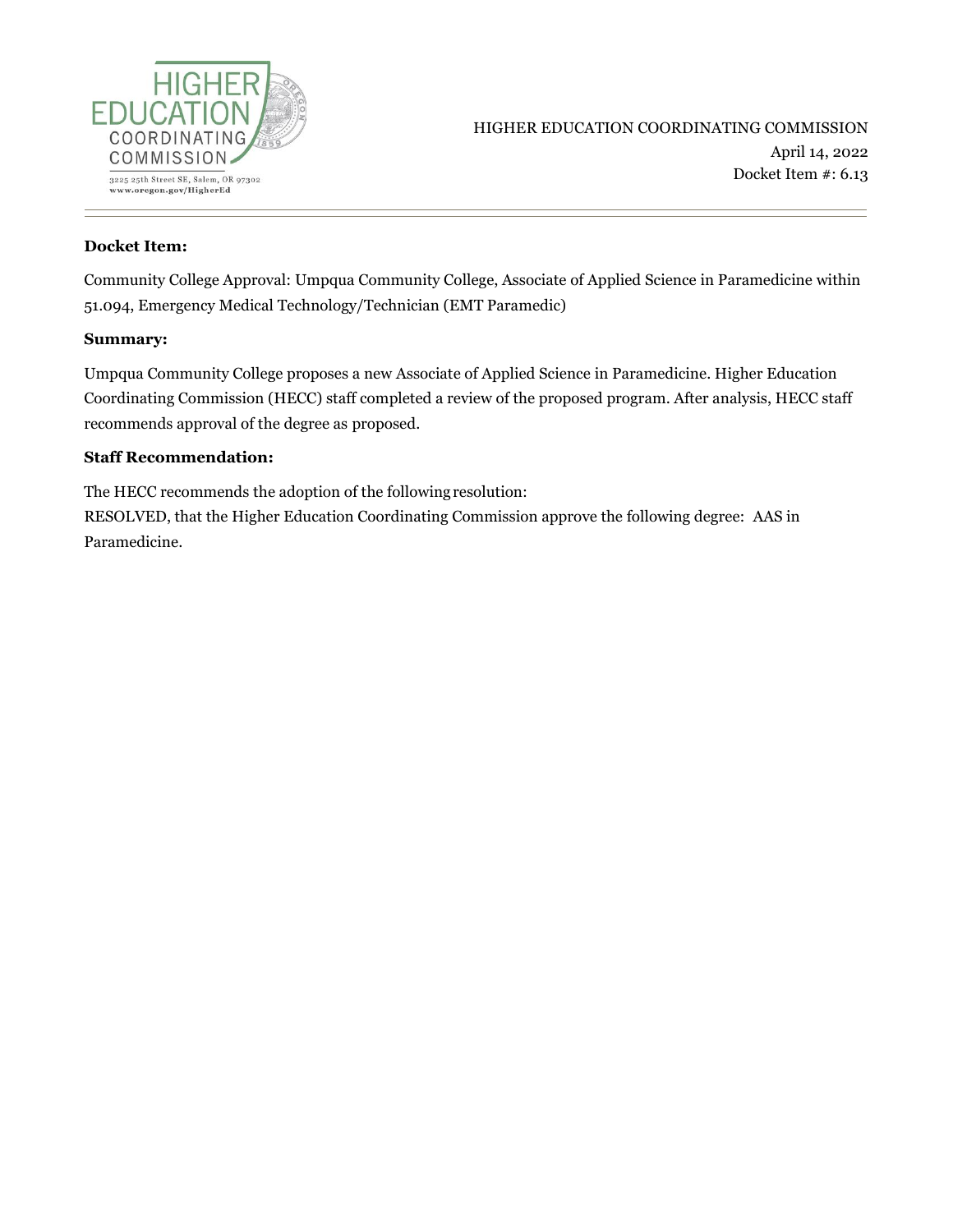

**Umpqua Community College seeks the Oregon Higher Education Coordinating Commission's approval to offer an instructional program leading to an Associate of Applied Science in Paramedicine.**

### **Program Summary**

Our program is committed to providing high quality initial emergency medical services education. We offer quality resources, effective teaching practices, and use advanced technology. We advocate respect, sound judgment, compassion, integrity, and teamwork as a foundation for customer service oriented patient care. We strive to instill these qualities in our students.

The Umpqua Community College is accredited by the Commission on Accreditation of Allied Health Education Programs (www.caahep.org) upon the recommendation of the Committee on Accreditation of Educational Programs for the Emergency Medical Services Professions (CoAEMSP). To contact CAAHEP: Commission on Accreditation of Allied Health Education Programs 1361 Park Street Clearwater, FL 33756 727-210-2350 www.caahep.org

To contact CoAEMSP: 8301 Lakeview Parkway, Suite 111-312 Rowlett TX 75088 (214) 703-8445 FAX (214) 703-8992 www.coaemsp.org

#### 1. *Describe the need for this program by providing clear evidence.*

Local Ambulance companies are in constant need of employees. Fire Science Students are required to be medically trained to obtain employment. Clinics and hospitals locally require a paramedic or EMT certification to obtain employment. An associates degree is required to obtain paramedic licensure in the state of Oregon.

The EMS Paramedicine program prepares students for entry level jobs and future careers in the following areas: ambulance companies, fire departments, clinics, and various other industries requiring emergency medical services personnel.

#### 2. *Does the community college utilize systemic methods for meaningful and ongoing involvement of the appropriate constituencies?*

The program collaborates with Umpqua Valley Ambulance and Douglas County Fire District 2 for clinical and hands-on experience. Students are required to complete specified hours of training with these two organizations. Mercy Medical Center also provides opportunities for students to engage in training hours. UCC has a program clinic coordinator who works directly with community organizations for student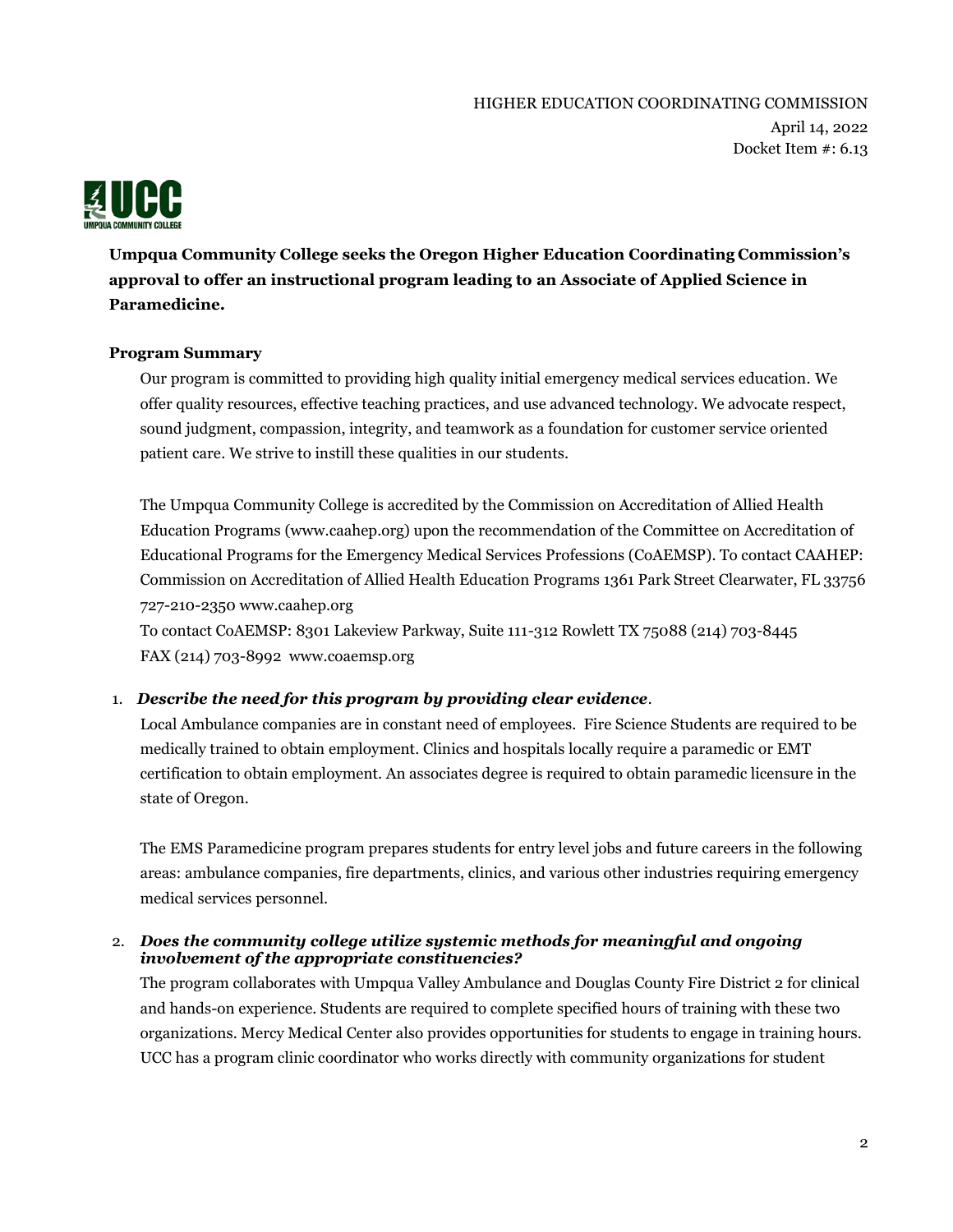clinical training hours.

## *3. Is the community college program aligned with appropriate education, workforce development, and economic development programs?*

UCC EMS-Paramedice is nationally accredited, offers certifications from AHA and NAEMT. The program is associated with the statewide consortium, collaborates with local agencies. The EMS Paramedicine program prepares students for entry level jobs and future careers in the following areas: ambulance companies, fire departments, clinics, and various other industries requiring emergency medical services personnel.

*4. Does the community college program lead to student achievement of academic and technical knowledge, skills, and related proficiencies?*

Program prepares students to pass NREMT test, offers Psychomotor test for EMT for national registry certification. The program requires on-site training including participation in ambulance and hospital work. Courses within the program integrate scenario-based simulations through hands-on lab work as well as individual engagement.

# 5. *Does the community college identify and have the resources to develop, implement, and sustain the program?*

The UCC EMS-Paramedice program collaborates with city and county fire departments, ambulance companies, and hospitals to ensure up-to-date curriculum is being provided to students. Equipment needs are reviewed regularly and program accreditation requirements are met. Conversations with K-12 education are held to encourage enrollment.

### *Assurances*

Umpqua Community College has met or will meet the four institutional assurances required for program application.

- *1. Access.* The college and program will affirmatively provide access, accommodations, flexibility, and additional/supplemental services for special populations and protected classes of students.
- *2. Continuous Improvement.* The college has assessment, evaluation, feedback, and continuous improvement processes or systems in place. For the proposed program, there will be opportunities for input from and concerning the instructor(s), students, employers, and other partners/stakeholders. Program need and labor market information will be periodically re-evaluated and changes will be requested as needed.
- *3. Adverse impact and detrimental duplication*. The college will follow all current laws, rules, and procedures and has made good faith efforts to avoid or resolve adverse *inter*segmental and *intra*segmental impact and detrimental duplication problems with other relevant programs or institutions.